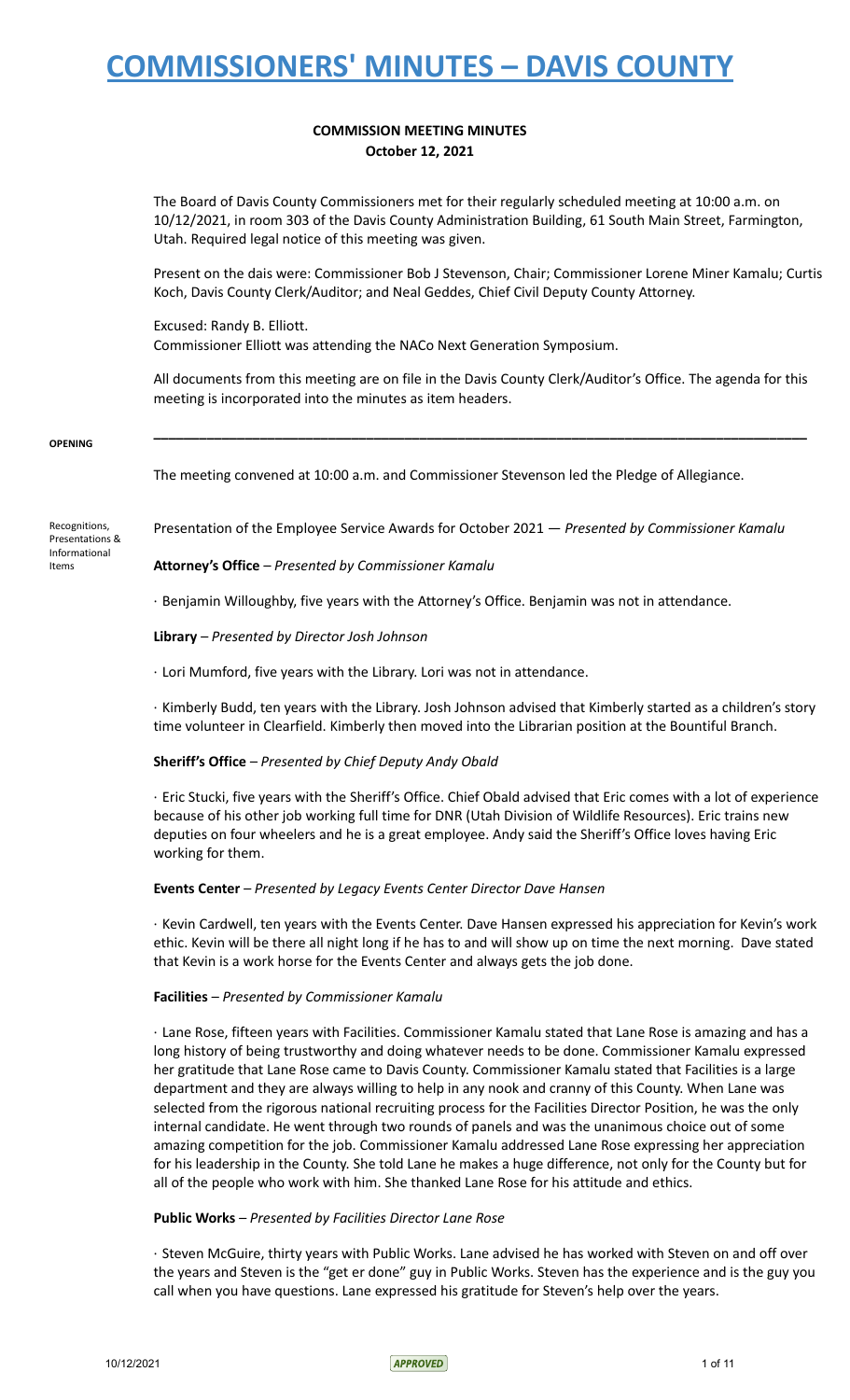| <b>PUBLIC</b><br><b>COMMENTS</b>                                           |                                                                                                                                                                                                                                                                                                                                                                                                                                                                                                                                                                                                                                                                                                                                                                                                       |
|----------------------------------------------------------------------------|-------------------------------------------------------------------------------------------------------------------------------------------------------------------------------------------------------------------------------------------------------------------------------------------------------------------------------------------------------------------------------------------------------------------------------------------------------------------------------------------------------------------------------------------------------------------------------------------------------------------------------------------------------------------------------------------------------------------------------------------------------------------------------------------------------|
|                                                                            | The public was invited to make comments to the Commission.                                                                                                                                                                                                                                                                                                                                                                                                                                                                                                                                                                                                                                                                                                                                            |
|                                                                            | No public comments were made.                                                                                                                                                                                                                                                                                                                                                                                                                                                                                                                                                                                                                                                                                                                                                                         |
| <b>BUSINESS/</b><br><b>ACTION</b>                                          |                                                                                                                                                                                                                                                                                                                                                                                                                                                                                                                                                                                                                                                                                                                                                                                                       |
| <b>Animal Care</b>                                                         |                                                                                                                                                                                                                                                                                                                                                                                                                                                                                                                                                                                                                                                                                                                                                                                                       |
| Agreement<br>#2021-496<br>Animal Control<br>/ Shelter Terms<br>of use with | 1. Agreement #2021-496 Animal Control / Shelter Terms of use with Avid Identification Systems, Inc.<br>allowing shelter employees to search their database for lost and found animals - Presented by<br>Office Specialist Lisa LaGuess                                                                                                                                                                                                                                                                                                                                                                                                                                                                                                                                                                |
| Avid<br>Identification<br>Systems, Inc.                                    | Lisa LaGuess explained that Avid is a microchip company that has a database which will help search and find<br>lost animals. She stated this program helps with the shelter's population and to reunite families.<br>Commissioner Kamalu asked Lisa how many of the lost pets have microchips. Lisa answered by stating she<br>could not give her a number but it is becoming a more popular thing now that people are more aware of it.<br>Lisa went on to state that microchipping is very noninvasive. Lisa brought a microchip with her and showed<br>the dais. She explained that the microchip is the size of a grain of rice and is placed between the shoulder<br>blades of the animal and is painless. Lisa advised that every animal the animal shelter adopts out is given a<br>microchip. |
|                                                                            | Motion to Approve: Com. Kamalu                                                                                                                                                                                                                                                                                                                                                                                                                                                                                                                                                                                                                                                                                                                                                                        |
|                                                                            | Seconded: Com. Stevenson<br>All voted Aye                                                                                                                                                                                                                                                                                                                                                                                                                                                                                                                                                                                                                                                                                                                                                             |
| Attorney's<br>Office                                                       |                                                                                                                                                                                                                                                                                                                                                                                                                                                                                                                                                                                                                                                                                                                                                                                                       |
| Agreement<br>#2021-497 with<br>Lance Andrew,<br>P.C.                       | 2. Agreement #2021-497 with Lance Andrew, P.C. updating and replacing the previous retainer agreement<br>to add the current lead counsel - Presented by Chief Deputy County Attorney Neal Geddes                                                                                                                                                                                                                                                                                                                                                                                                                                                                                                                                                                                                      |
|                                                                            | This is a replacement to the Legal Retainer Agreement that has been in place for outside counsel on the<br>opioid case. Neil advised that several months ago our local council, Durham Jones and Pinegar, had to<br>recuse himself due to their firm taking on new clients that had ties to the defendants in this case. This<br>agreement replaces that local council with Lance Andrew P.C. The contract period began 10/12/2021.                                                                                                                                                                                                                                                                                                                                                                   |
|                                                                            | Motion to Approve: Com. Kamalu<br>Seconded: Com. Stevenson<br>All voted Aye                                                                                                                                                                                                                                                                                                                                                                                                                                                                                                                                                                                                                                                                                                                           |
| Commission<br>$\bigcap_{i=1}^{n}$                                          |                                                                                                                                                                                                                                                                                                                                                                                                                                                                                                                                                                                                                                                                                                                                                                                                       |

### **Office**

Amendment #2021-283-C to the Utah Department of Human Services, Division of Substance Abuse & Mental Health

**3. Amendment #2021-283-C to the Utah Department of Human Services, Division of Substance Abuse & Mental Health Funding Allocation Letter for SFY 2022 to increase funding for State Opioid Prevention** — *Presented by Commissioner Kamalu*

This is pass-through funding with Davis Behavioral Health for \$64,500. The contract period is 09/21/2021 to 06/30/2022.

> Motion to Approve: Com. Kamalu Seconded: Com. Stevenson All voted Aye

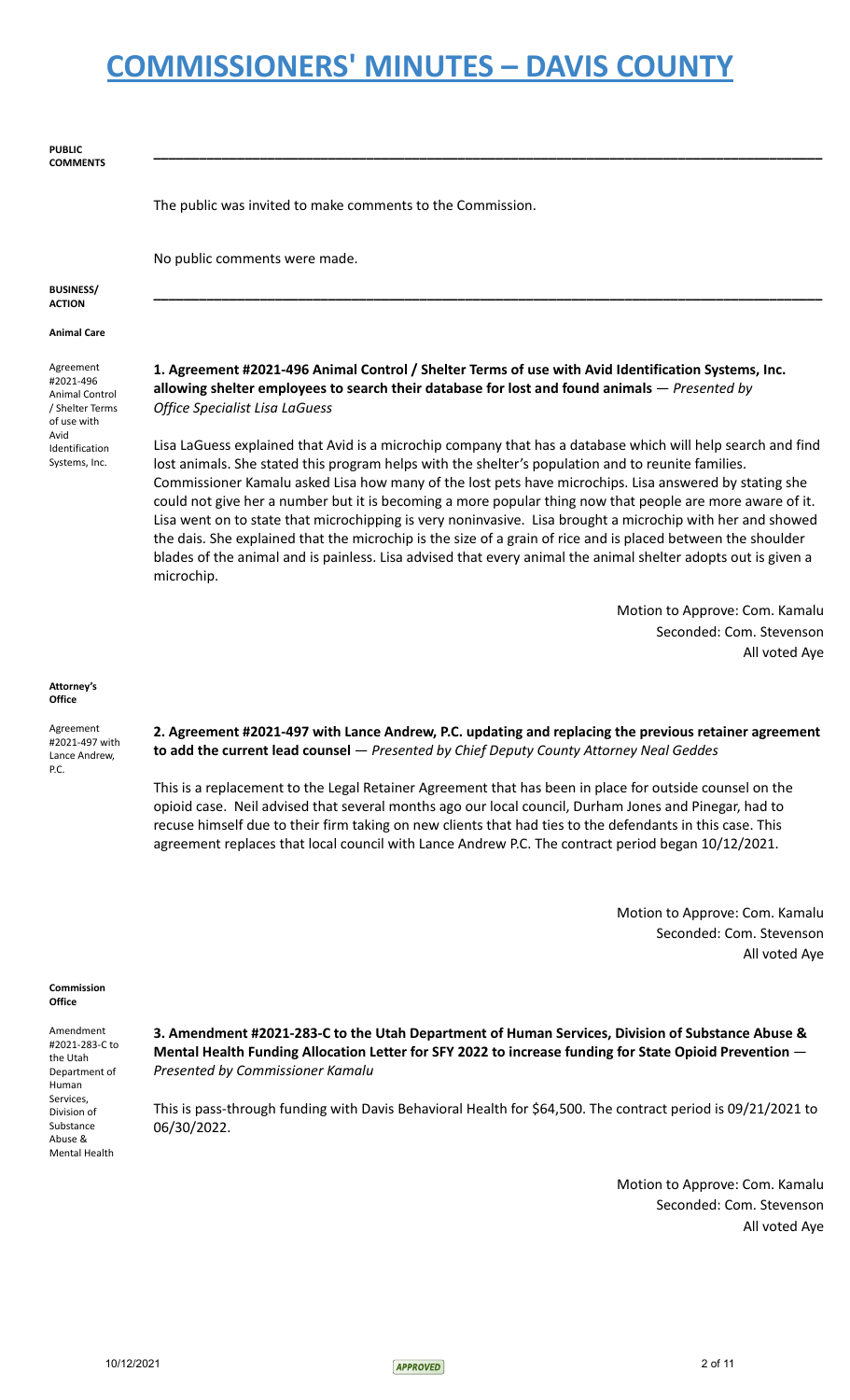Appointment #2021-487-A of an interim replacement for the Davis County Assessor

### **4. Appointment #2021-487-A of an interim replacement for the Davis County Assessor** — *Presented by Commissioner Kamalu*

Commissioner Kamalu read a statement appointing the new Davis County Assessor as follows: "The County Commission has received from the Davis County Republican Party, a name of an individual to serve as the interim replacement County Assessor.

The name submitted by the party is Lisa Manning. I move that Lisa Manning be appointed to the Office of Davis County Assessor to serve until the next general election in 2022.

Additional information, in 2022 an election will be held for this office along with other county offices up for the election. Voters of Davis County will vote for an Assessor to serve for the remaining two years of the current term at that time."

Commissioner Kamalu congratulated Lisa Manning and expressed her gratitude. She advised that Lisa Manning's swearing in ceremony will be held right after the Commission Meeting.

Commissioner Stevenson commented that the County was very fortunate to have had Dale Peterson be a teacher, leader and mentor to Lisa. He stated the County could not ask for a better person to step into that position to lead the Assessor's Office.

> Motion to Approve: Com. Kamalu Seconded: Com. Stevenson All voted Aye

#### **CED**

Agreement #2021-498 with Meta Sports FC Soccer for winter soccer training in Building #3

Agreement # 2021-499 with Layton Strikers Soccer for winter soccer training in Building #2

Agreement #2021-500with USA Gymnastics for the Regional trampoline and tumbling competition

Summary List #2021-501 of low dollar events at the Legacy Events Center

Resolution #2021-502 and approval of the Interlocal Cooperation Transportation Project Reimbursement

Agreement with Kaysville City

**5. Agreement #2021-498 with Meta Sports FC Soccer for winter soccer training in Building #3** — *Presented by Legacy Events Center Director Dave Hansen*

Dave Hansen presented items 5 - 8 and proceeded to present items 16-18 at the time of his presentation. The contract period is 11/15/2021 to 12/17/2021. The receivable amount is \$4,672.08.

**6. Agreement #2021-499 with Layton Strikers Soccer for winter soccer training in Building #2**— *Presented by Legacy Events Center Director Dave Hansen*

The contract period is 11/15/2021 to 12/17/2021. The receivable amount is \$3,114,72.

**7. Agreement #2021-500 with USA Gymnastics for the Regional trampoline and tumbling competition** — *Presented by Legacy Events Center Director Dave Hansen*

The contract period is 02/03/2022 to 02/05/2022. The receivable amount is \$4,050.05.

**8. Summary List #2021-501 of low dollar events at the Legacy Events Center** — *Presented by Legacy Events Center Director Dave Hansen*

The contract period is 08/02/2021 to 09/25/2021. The receivable amount is \$5,541.11.

**9. Resolution #2021-502 and approval of the Interlocal Cooperation Transportation Project Reimbursement Agreement with Kaysville City to use 3rd Quarter funding for the West Davis Frontage Road** — *Presented by Planning Manager Jeff Oyler*

Jeff advised that the next three items to be presented are all from third quarter tax money. Jeff advised that the next three items are projects that the Commission has already approved the funding of and are the contracts that will be entered into with the cities. They are all two year contracts.

The contract period for the West Davis Frontage Road is 10/12/2021 to 10/12/2023. The payable amount is \$4,200,000.

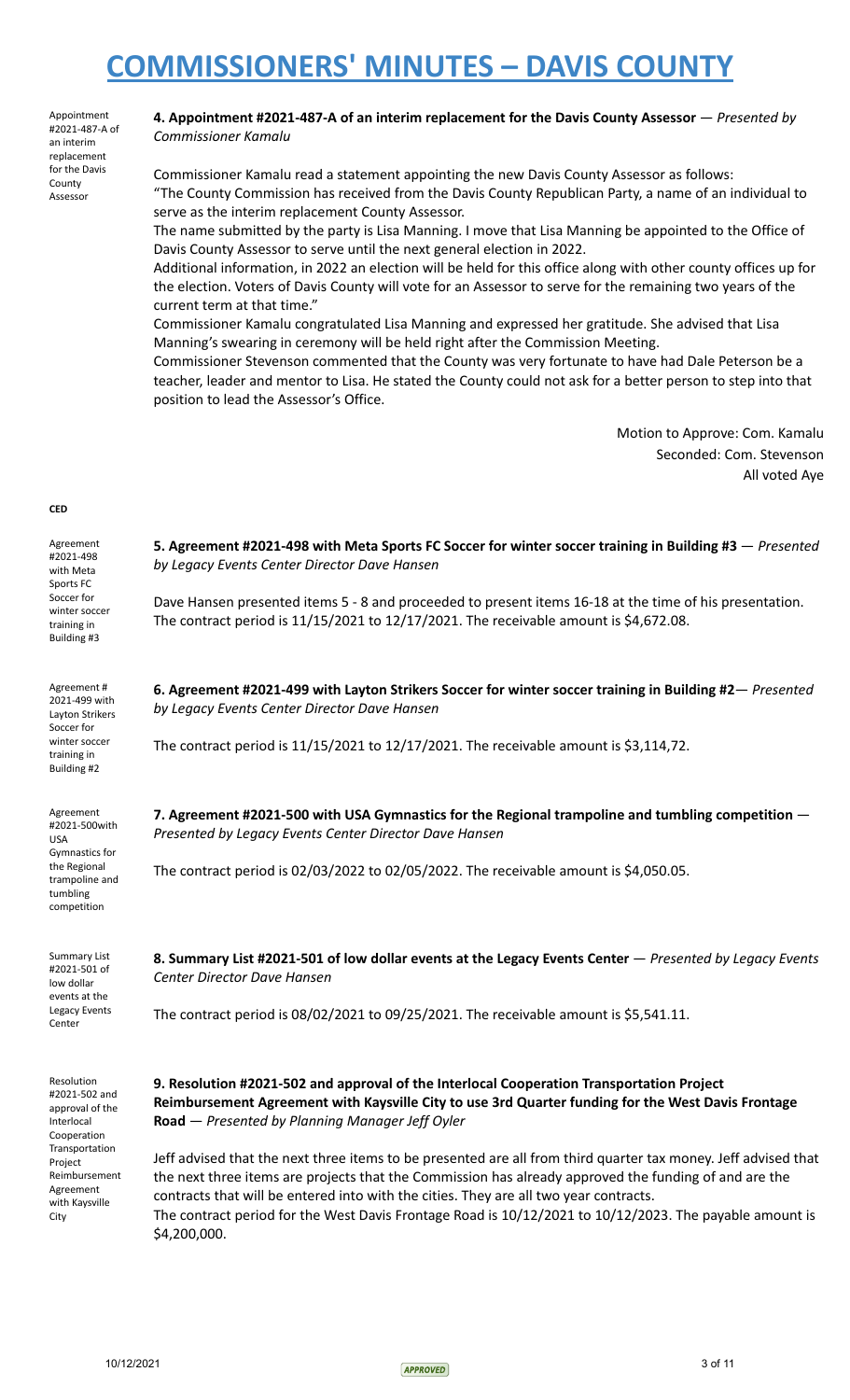Resolution #2021-503 and approval of the Interlocal Cooperation Transportation Project Reimbursement Agreement with Clearfield City

Resolution #2021-504 and approval of the Interlocal Cooperation Transportation Project Reimbursement Agreement with Clearfield City

**10. Resolution #2021-503 and approval of the Interlocal Cooperation Transportation Project Reimbursement Agreement with Clearfield City to expend 3rd quarter dollars for the 500 W extension project** — *Presented by Planning Manager Jeff Oyler*

The contract period is  $10/12/2021$  to  $10/12/2023$ . The payable amount is \$2,000,000.

**11. Resolution #2021-504 and approval of the Interlocal Cooperation Transportation Project Reimbursement Agreement with Clearfield City to expend 3rd quarter tax dollars for the Clearfield Station Project** — *Presented by Planning Manager Jeff Oyler*

Commissioner Kamalu asked for clarification on what the Clearfield Station Project is. Dave Hansen answered by saying it is roadwork to be done at the entrance of the Frontrunner station off of Main Street in Clearfield. The contract period is 10/12/2021 to 10/12/2023. The payable amount is \$1,500,000.

Agreement #2021-505 with Americans for the Arts to join a research study that will provide information on the arts industry directly impacting the local and statewide economy

**12. Agreement #2021-505 with Americans for the Arts to join a research study that will provide information on the arts industry directly impacting the local and statewide economy** — *Presented by Grants Administrator Steven Lyon*

Commissioner Kamalu read the description of Item 12 as follows:

"Davis County, through a cooperative program with Americans for the Arts and the Utah Division of Arts and Museums, is joining a research study that will measure the economic impact of spending by Davis County's nonprofit arts and cultural organizations and the event-related spending by their audiences during the 2022 year. The final report will provide Davis County and its Art community partners information on how the arts industry directly impacts the local and statewide economy."

Commissioner Kamalu commented on how fascinating that item is. The contract period is 10/12/2021 to 01/31/2023. The payable amount is \$4,500.

Updated Non-state (entitlement) Certification #2021-325-A with the U.S. Department of Housing and Urban Development (HUD)

**13. Updated Non-state (entitlement) Certification #2021-325-A with the U.S. Department of Housing and Urban Development (HUD) for Affirmatively Further Fair Housing (AFFH), Uniform Relocation Act (URA), and Section 3 when it applies to contracting.** — *Presented by Grants Administrator Steven Lyon*

Commissioner Stevenson asked Steven Lyon about an email he received stating a Regional Housing and Urban Development (HUD) Director was wanting to meet with the Commission. Steven Lyon stated that the Office of Inspector General (OIG) is looking into how HUD distributed Community Development Block Grant (CDBG) funding. The OIG are asking the subrecipients and grantees some questions. A letter was sent from the Washington DC Office of Inspector General (OIG) to the County about how the regional office worked with us during the COVID Cares Act and whether they were clear on the rules and how that would be working. Community and Economic Development was notified by the Regional 8 office about this investigation and asked that the County participate.

Commissioner Kamalu clarified that the regional office was very clear that they are not investigating Davis County, they are looking for information from us.

Steven Lyon advised that Davis County is not the only county being asked questions. The OIG wants to make sure that the distribution of these funds was done equitably and fairly.

Commissioner Kamalu advised that the Commission staff is working on setting up a time for that meeting to be held.

The contract period is 07/01/2021 to 06/30/2022.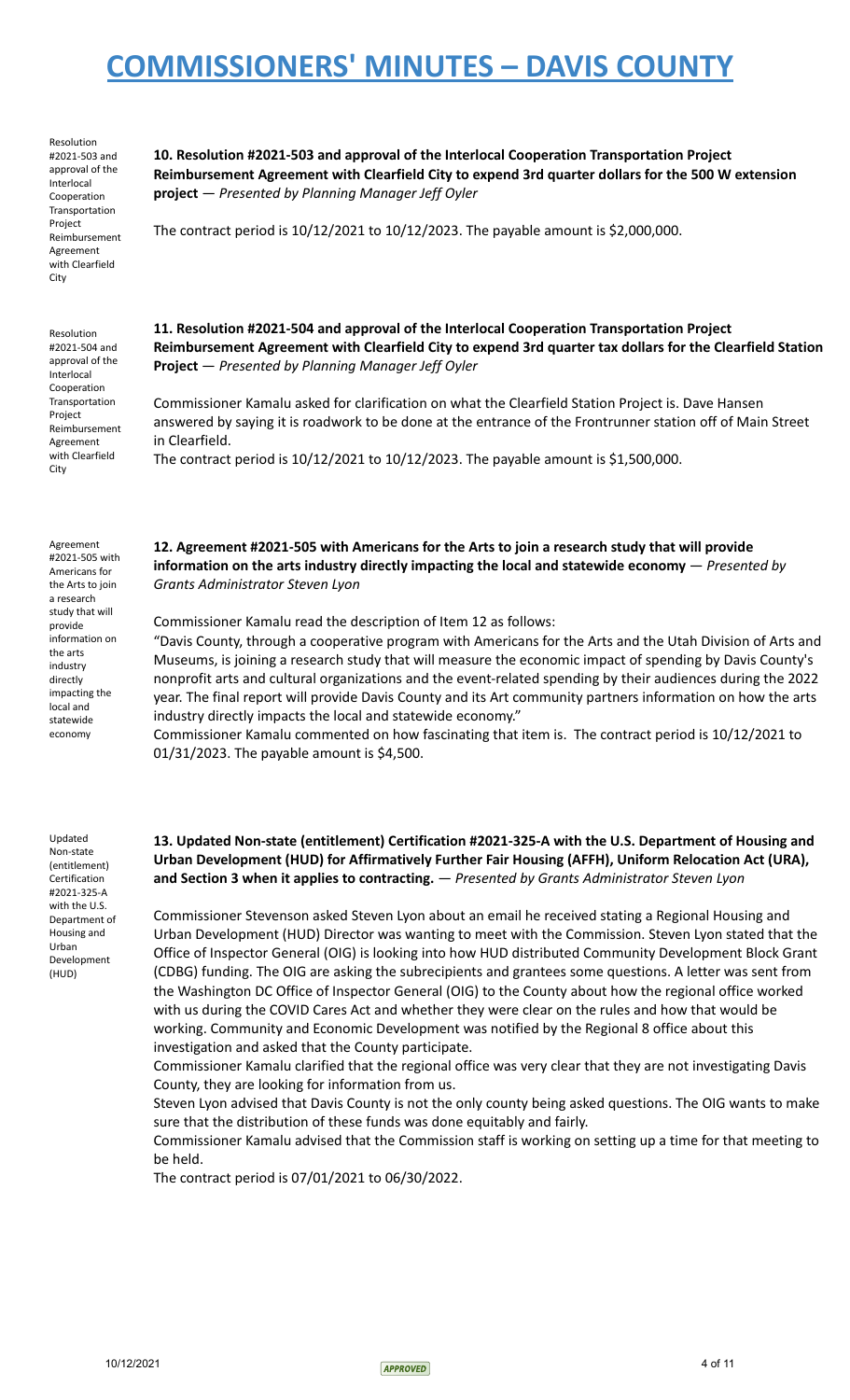| Agreement<br>#2021-506<br>Tourism Fund<br>Pledge<br>Agreement               | 14. Agreement #2021-506 Tourism Fund Pledge Agreement with the Utah Botanical Center for<br>sponsorship of the 2021 Davis County 4-H Livestock event - Presented by Grants Administrator Steven<br>Lyon                                 |
|-----------------------------------------------------------------------------|-----------------------------------------------------------------------------------------------------------------------------------------------------------------------------------------------------------------------------------------|
| with the Utah<br><b>Botanical</b><br>Center                                 | The contract period is $10/12/2021$ to $10/31/2021$ . The payable amount is \$10,000.                                                                                                                                                   |
| Resolution<br>#2021-507 and<br>approval of the<br>Interlocal<br>Cooperation | 15. Resolution #2021-507 and approval of the Interlocal Cooperation Agreement with Centerville City for<br>Community Development Block Grant (CDBG) funding for the ADA Ramp Project - Presented by Grants<br>Administrator Steven Lyon |
| Agreement<br>with Centerville<br>City                                       | The contract period is 07/01/2021 to 06/30/2022. The payable amount is \$75,000.                                                                                                                                                        |
| Agreement<br>#2021-508 with<br><b>Black Diamond</b><br>Gymnastics and       | 16. Agreement #2021-508 with Black Diamond Gymnastics and Sports Center for the Best of the West<br>Gymnastics Meet - Presented by Legacy Events Center Director Dave Hansen                                                            |
| <b>Sports Center</b><br>for the Best of<br>the West<br>Gymnastics<br>Meet   | The contract period is 01/05/2022 to 01/08/2022. The receivable amount is \$5,129.40.                                                                                                                                                   |
| Summary List<br>#2021-509 of<br><b>RV Rental</b><br>agreements              | 17. Summary List #2021-509 of RV Rental agreements (23) with the Legacy Events Center - Presented by<br>Legacy Events Center Director Dave Hansen                                                                                       |
| (23) with the<br>Legacy Events<br>Center                                    | The contract period is 08/26/2021 to 09/20/2021. The receivable amount is \$5,929.98.                                                                                                                                                   |
| Summary List<br>#2021-510 of<br><b>RV Rental</b>                            | 18. Summary List #2021-510 of RV Rental agreements (12) with the Legacy Events Center - Presented by<br>Legacy Events Center Director Dave Hansen                                                                                       |
| agreements<br>(12) with the<br>Legacy Events<br>Center                      | The contract period is 09/16/2021 to 10/03/2021. The receivable amount is \$2,698.60.                                                                                                                                                   |
| Ratification of<br>Amendment<br>#2020-654-A-2                               | 19. Ratification of Amendment #2020-654-A-2 to the Real Estate Purchase Contract with IGOG L.L.C., a<br>Utah limited liability company for land - Presented by GIS Specialist Tony Thompson                                             |
| to the Real<br>Estate Purchase<br>Contract with<br>IGOG L.L.C.              | Tony Thompson advised that there needs to be a clarification made to the first page of this amendment. He<br>advised the date of September 22, 2021 needs to be entered as the amendment date.                                          |

Motion to Approve Items 5-19: Com. Stevenson Seconded: Com. Kamalu All voted Aye

#### **Facilities**

| Agreement       |
|-----------------|
| #2021-511 with  |
| Landmark        |
| Companies, Inc. |
| to demolish     |
| and replace     |
| concrete at the |
| Davis County    |
| Layton branch   |
| library.        |
|                 |

**20. Agreement #2021-511 with Landmark Companies, Inc. to demolish and replace concrete at the Davis County Layton branch library** — *Presented by Facilities Director Lane Rose*

This contract is to replace the stairs and sidewalks at the library that have been dilapidated. The contract period is 10/13/2021 to 12/31/2021. The payable amount is \$16,880.

> Motion to Approve: Com. Kamalu Seconded: Com. Stevenson All voted Aye

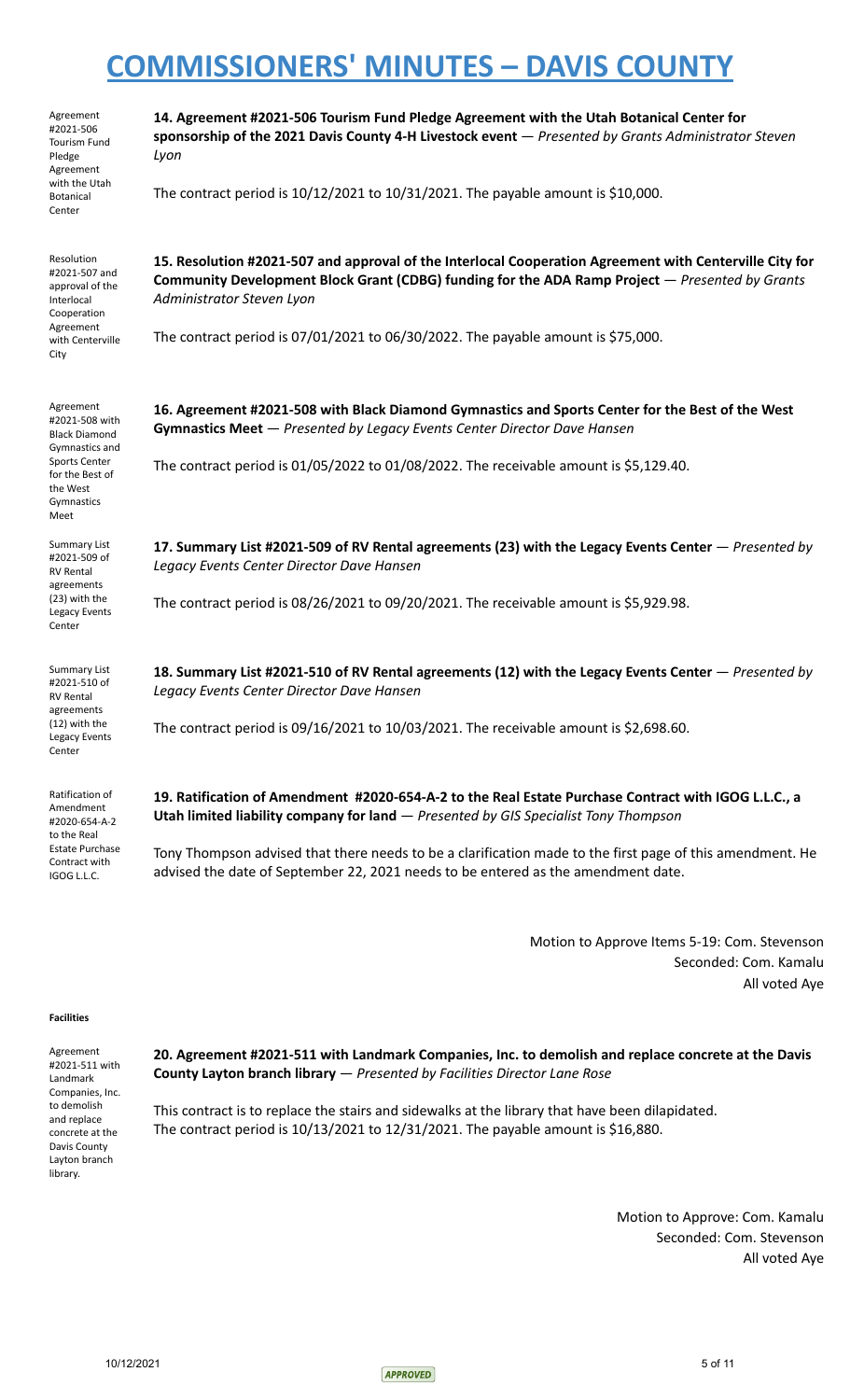#### **Health**

Amendment #2018-574-H to the EPICC Contract

**21. Amendment #2018-574-H to the EPICC Contract with the Utah Department of Health replacing Attachment A and increasing funding in federal funds** — *Presented by Commissioner Lorene Kamalu*

The contract period is 09/30/2021 to 09/29/2022. The receivable amount is \$94,886.46.

Amendment #2020-458-C to the Tobacco Contract with the Utah Department of Health

**22. Amendment #2020-458-C to the Tobacco Contract with the Utah Department of Health updating the SMART (Specific, Measurable, Achievable, Realistic and, Timely) objective in Section IV Services** — *Presented by Commissioner Lorene Kamalu*

The contract period is 07/01/2021 to 06/30/2022.

Memo of Understanding #2021-512 with the Utah Department of Health to provide COVID-19 rapid testing

**23. Memo of Understanding #2021-512 with the Utah Department of Health to provide COVID-19 rapid testing** — *Presented by Commissioner Lorene Kamalu*

Commissioner Kamalu asked Health Deputy Director Kristy Cottrell if the County had stopped the COVID-19 rapid testing and are now starting it back up again. Kristy Cottrell answered by stating she did not have the information on that contract to provide an answer. The contract period is 09/01/2021 to 07/31/2023.

Amendment #2021-501-C to the Maternal and Child Health (MCH) Contract with the Utah Department of Health

Appointment #2021-513 of Rebecca "Becky" Kapp to the Davis County Senior Services Advisory Board **24. Amendment #2021-501-C to the Maternal and Child Health (MCH) Contract with the Utah Department of Health to add 1st quarter funding/FY 2022** — *Presented by Commissioner Lorene Kamalu*

The contract period is 10/01/2021 to 09/30/2022. The receivable amount is \$23,807.

**25. Appointment #2021-513 of Rebecca "Becky" Kapp to the Davis County Senior Services Advisory Board** — *Presented by Deputy Director Kristy Cottrell*

Kristy Cottrell presented a letter of recommendation from the Senior Services Advisory Board's Executive Committee recommending Rebecca Kapp to the board for a three year term. Kristy advised that Becky Kapp comes to the County with a wealth of experience and expertise regarding the various needs of older adults and their caregivers. The Health Department is fortunate that she lives here in Davis County. Becky is a retired nurse and has a passion for helping the older population and her peers.

Commissioner Kamalu expressed to Becky that she is glad she was able to come to the meeting in person. She told Becky her reputation precedes her and the County is happy to have her on the Advisory Board. Commissioner Stevenson addressed Becky Kapp stating the Commission appreciates her and all of the volunteers who are willing to serve. He stated as time goes on it seems as though our population grows yet the amount of people willing to serve seems to shrink. He expressed his appreciation for her stepping forward and helping the community and welcomed her aboard.

Amendment #2021-139-A with Midtown **Community** Health Center modifying certain terms and/or provisions of the lease

**26. Amendment #2021-139-A with Midtown Community Health Center modifying certain terms and/or provisions of the lease** — *Presented by Commissioner Lorene Kamalu*

Commissioner Kamalu advised that the Midtown Community Health Center is located in the Davis County Health Department and offers services to the community who have more need and less funds for healthcare. Commissioner Kamalu stated the Commission is so thankful that Midtown is there. Commissioner Kamalu stated there is no ending date to the modification of the lease and The Commission hopes Midtown stays at the Davis County Health Department and keeps providing the community with the great work they do.

The contract period began 9/15/2021.

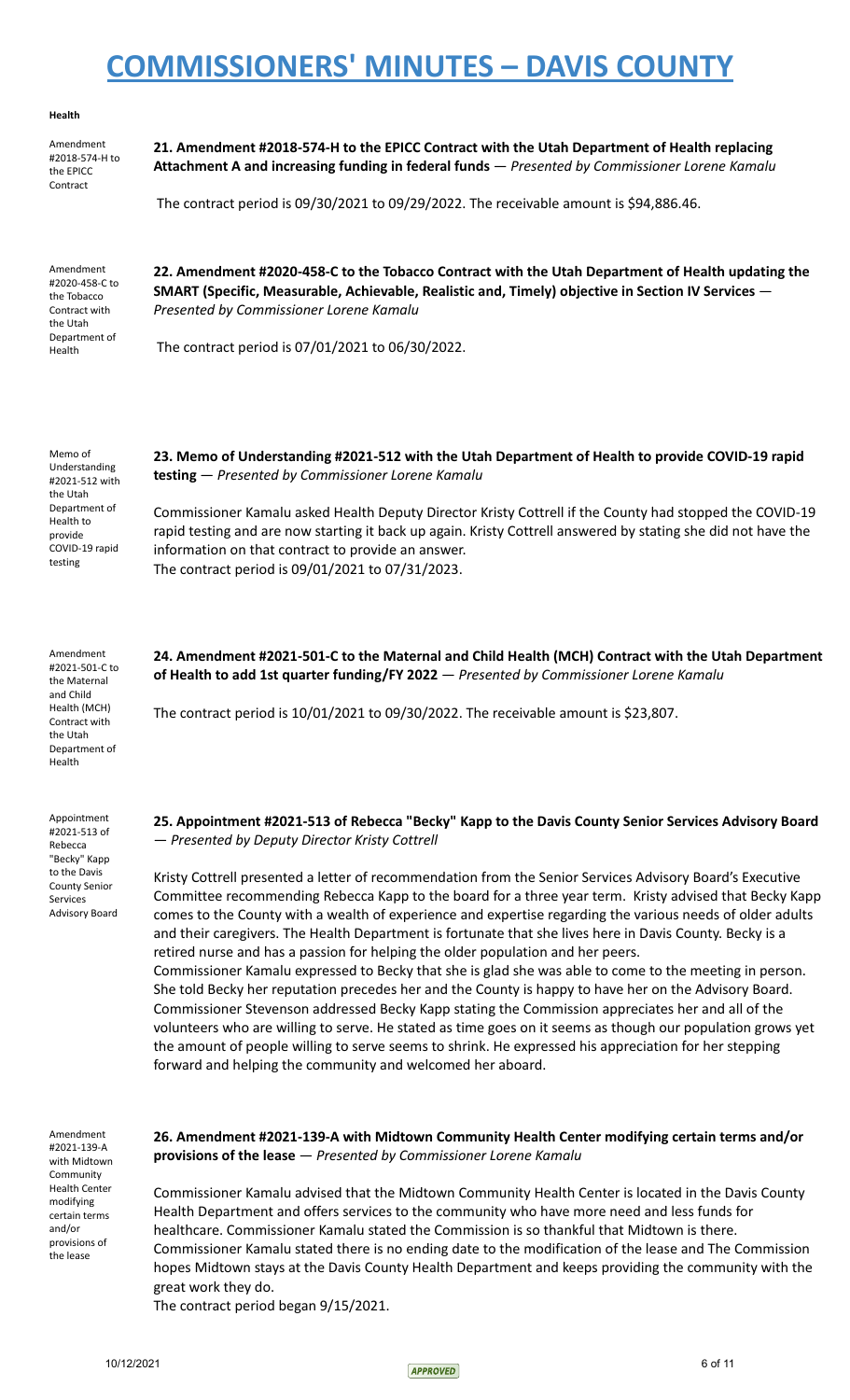Motion to Approve Items 21-26: Com. Kamalu Seconded: Com. Stevenson All voted Aye

**Human Resources**

Approval #2021-514 of the Contract with Charity Shreve for Indigent Defense Legal Services

**27. Approval #2021-514 of the contract with Charity Shreve for Indigent Defense Legal Services** — *Presented by Legal Defender Coordinator Todd Utzinger*

Todd began by telling the Commission how much he and the Legal Defenders appreciate the consistent and meaningful support they get from the Commission. That support and that people throughout the state know that our County Officials respect and appreciate the work of Legal Defenders makes it possible for Davis County to recruit quality applicants when there are openings. Todd stated that the applicants the County received for these four positions were amazing. He continued by stating the Legal Defenders were able to achieve a number of goals. The Legal Defenders have wanted to have at least one defender in each courtroom law and motion session who speaks Spanish as a second language; we can now do that. Todd explained that with the requirements from the United States Supreme Court that Legal Defenders advise non-citizens of potential immigration consequences, they have been trying to build a group of attorneys that have experience in that area. The County will now be able to have a Legal Defender in each courtroom, except for one, who has immigration experience.

With these hires, every one of our Legal Defenders have a minimum of five years of experience pertinent to criminal defense. Other counties can't always say that. Oftentimes, other counties hire new graduates and train them in misdemeanors on the theory that those are less important when in fact, misdemeanors can carry important consequences.

Todd advised that attorneys not only have to juggle their caseload but also have other obligations. The Legal Defenders recently implemented the case management system with the Indigent Defense Commission Defender Data. In the hiring process, they wanted to have people with management experience and experience with Defender Data. All four of the people we are proposing hiring have experience with Defender Data. Three of them are the managing partners for their law firms.

Todd advised that these four defenders are going to be able to reduce the overall caseload for each defender in District Court in keeping recommendations from the Indigent Defense Commission. With these additional defenders they are going to be better positioned to serve our indigent clients as we dig out from the growing backlog caused by COVID 19. That pandemic rocked the justice system down to its knees and it is time we get it up and running and Davis County needs to be a part of that. Todd expressed his appreciation to the Commission for recognizing that.

Todd stated that people sometimes ask how the Legal Defenders recruit applicants. These positions were posted on various websites and listservers. Notice through the criminal defense community always moves quickly by word of mouth. Because of this, input was gathered from other defense attorneys, judges and prosecutors prior to conducting interviews. All of the attorneys hired received a claim universally, not just from referrals.

Todd then presented the four applicants. Charity Shreve is a 2004 graduate of the University Of Idaho School Of Law. Charity graduated ninth in her class of 110 students. In Utah, that would make her eligible for the Honor of the Order of Koi which is a high honor. Charity served as a law clerk for a district judge for two years. She served on the United States Senate Judiciary Committee. Charity was then a defender with Salt Lake Legal Defender Association from 2006-2018. Having litigated over 50 jury trials including homicide and aggravated murder cases, Charity will be bringing a wealth of experience. Charity was raised and resides in Kaysville. The first year of her contract will be funded by the Indigent Defense Commission. The payable amount is \$15,000 (remainder of 2021), and \$90,000 per year with a 3% increase for the duration of the term, beginning 11/1/2021 to 12/31/2024.

Approval #2021-515 of the Contract with Shawn Condie for Indigent Defense Legal Services

### **28. Approval of the Contract #2021-515 with Shawn Condie for Indigent Defense Legal Services** — *Presented by Legal Defender Coordinator Todd Utzinger*

Shawn Condie earned his law degree from the University of Missouri in 2015 where he was the president of the student chapter of the Midwestern Innocent Project. He has Bachelor's Degrees in both Criminal Justice and Spanish from Weber State University. Shawn went on to earn his Master's Degree in Criminal Justice before entering law school. Shawn has been a legal defender in both Weber and Morgan Counties for several years. Shawn is the managing partner of his law firm. Shawn currently resides in Ogden but he and his family are looking at moving to Layton.

The payable amount is \$13,666.68 (remainder of 2021), and \$82,000 per year with a 3% increase for the duration of the term, beginning 11/1/2021 to 12/31/2024.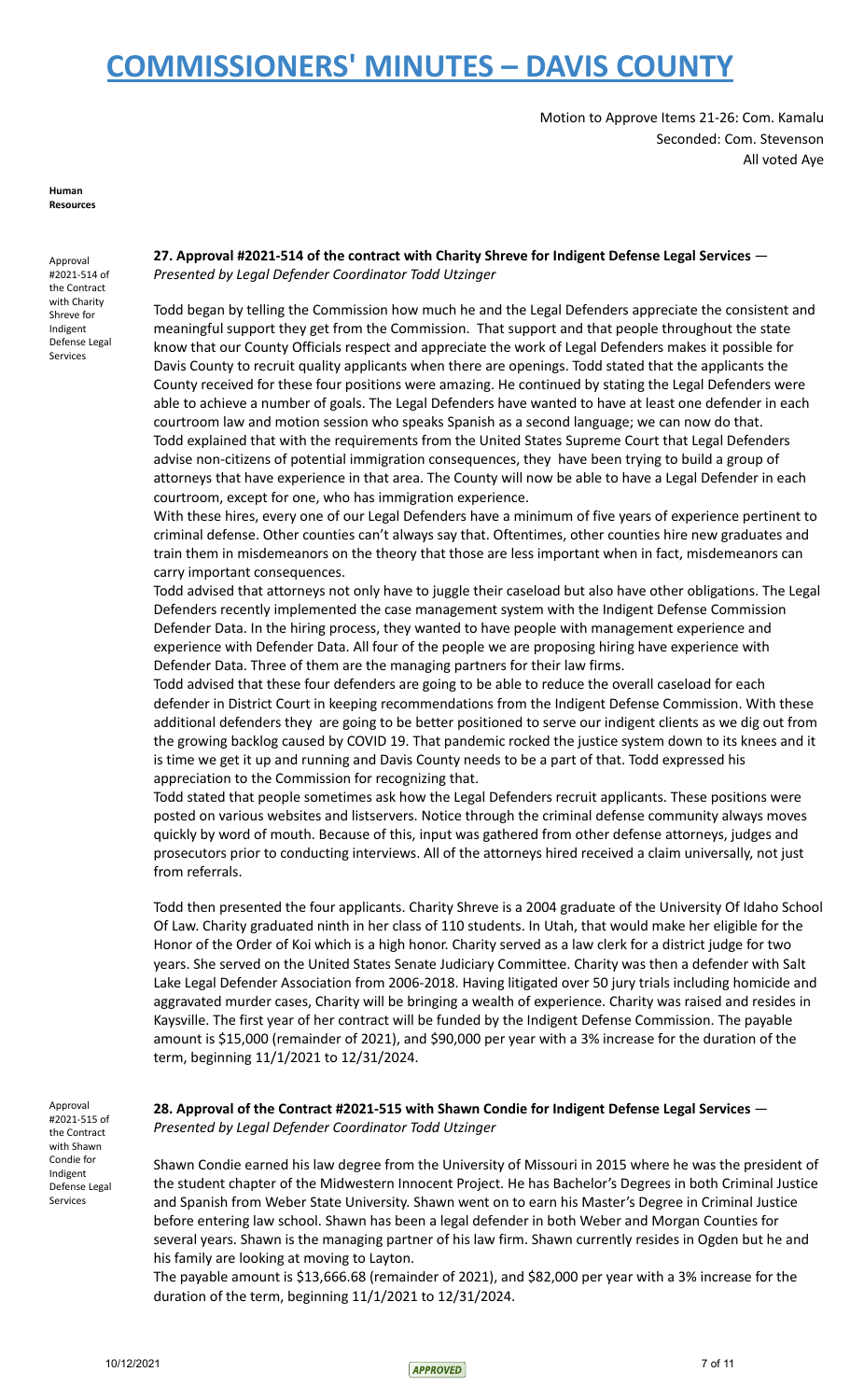Approval #2021-516 of the Contract with Shawn Smith for Indigent Defense Legal Services

**29. Approval of the Contract # 2021-516 with Shawn Smith for Indigent Defense Legal Services** — *Presented by Legal Defender Coordinator Todd Utzinger*

Shawn is a 2014 graduate of Creighton University Law School, He was the recipient of the Judge Lyle Strom Award for excellence and trial advocacy.

Shawn has been a legal defender in Weber County since 2020 and is the managing partner of his law firm. Before becoming a defender in Weber County, Shawn worked as a defender in various Justice Courts in Davis, Weber and Salt Lake Counties. Shawn speaks Spanish and is an Immigration Law Attorney experiencing the interplay between criminal law and potential immigration consequences. Shawn and his family reside in Layton.

The payable amount is \$13,833.34 (remainder of 2021), and \$83,000 per year with a 3% increase for the duration of the term, beginning 11/1/2021 to 12/31/202.

Approval #2021-517 of the Contract with Jason Widdison for Indigent Defense Legal Services

**30. Approval of the Contract #2021-517 with Jason Widdison for Indigent Defense Legal Services** — *Presented by Legal Defender Coordinator Todd Utzinger*

Jason Widdison is a 2013 Cum Laude graduate from Gonzaga University where he was president of the Hispanic Law Caucus, Associate Law Review Editor and recipient of the Cali Award for excellence in Civil Rights Litigation. Jason has been a legal defender in Weber County since 2015.

Jason is the managing partner of his firm and is our fourth Spanish speaking defender. Jason has experienced immigration law for many years and understands potential immigration consequences of criminal charges. Jason and his family reside in Bountiful.

The payable amount is \$14,000 (remainder of 2021), and \$84,000 per year with a 3% increase for the duration of the term, beginning 11/1/2021 to 12/31/202.

Todd stated that this is a stellar group of attorneys that any firm would be happy to have on board. The County has been able to stay under the total funds allocated for these positions. Todd asked the Commission to approve the contracts.

Commissioner Kamalu commended Todd for his leadership of a very respected and important part of Davis County which is the public defense for those who wouldn't otherwise be able to afford a defense attorney. This is the very heart, the core of the Constitution. She expressed her appreciation for all of Todd's work. Commissioner Stevenson asked Todd if any of the Judges speak Spanish. Todd stated he did not believe so. Todd said it will be nice to have defenders in the courtroom who speak Spanish.

> Motion to Approve: Com. Kamalu Seconded: Com. Stevenson All voted Aye

#### **Library**

Ratification of the Contract #2021-518 with the Utah State Library Division for a Library Lending Grant based on the amount of materials loaned to other libraries

### 31. Ratification of the Contract #2021-518 with the Utah State Library Division for a Library Lending Grant **based on the amount of materials loaned to other libraries**— *Presented by Library Director Josh Johnson*

Josh advised this is an annual contract that is based on the number of interlibrary loans received and lent out within the state. This is a national program and the grant is based on what Davis County does through the state which is increasing due to COVID. He stated he expects the grant will be slightly larger next year. Commissioner Kamalu asked Josh Johnson if this was a grant that Davis CCounty Library received prior to COVID-19. Josh said yes and that this grant has been received annually since Davis County LIbrary has been a part of the Interlibrary Loan Program.

The contract period is 07/01/2021 to 06/30/2022. The receivable amount is \$16,710.27

Motion to Approve: Com. Kamalu Seconded: Com. Stevenson All voted Aye

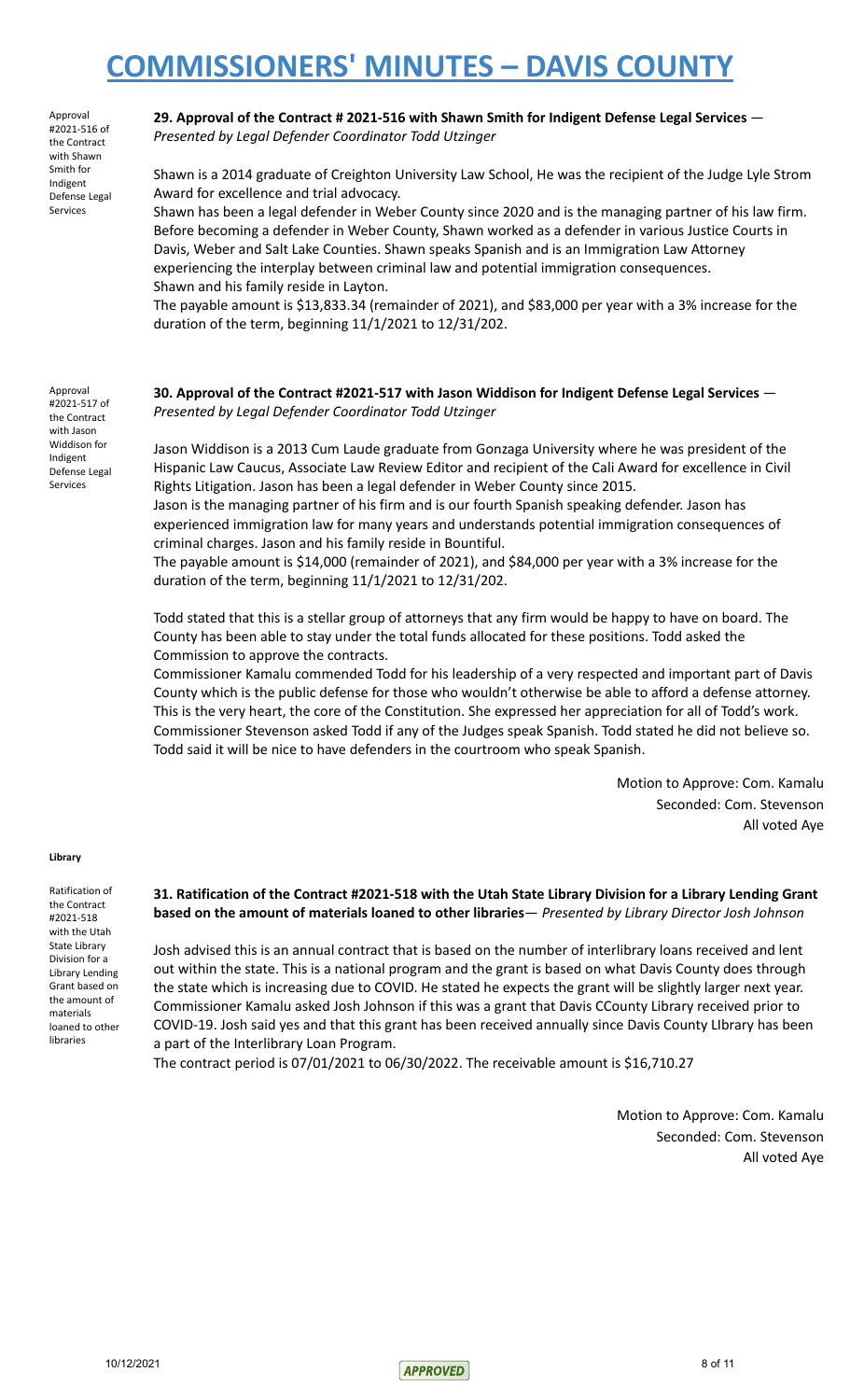#### **Sheriff's Office**

Approval #2021-519 of the Grant application for DUI enforcement equipment **32. Approval #2021-519 of the Grant application for DUI enforcement equipment**— *Presented by Chief Deputy Arnold Butcher* The contract period is 07/01/2021 to 06/30/2022. The receivable amount is \$20,155. Approval #2021-520 of the Training Reimbursement Agreement **33. Approval #2021-520 of the Training Reimbursement Agreement for basic corrections certification** — *Presented by Chief Deputy Arnold Butcher* The contract period is 10/12/2021 to 10/12/2023. The receivable amount is \$16,822. Approval #2021-521 of the Cooperative Law Enforcement Agreement #2021-521 with the USDA Forest Service **34. Approval of the Cooperative Law Enforcement Agreement #2021-521 with the USDA Forest Service, Uinta-Wasatch-Cache National Forest to perform law enforcement services for the Weber Basin Job Corps Civilian Conservation Center**— *Presented by Chief Deputy Arnold Butcher* The contract period is 10/12/2021 to 10/12/2022. Ratification #2021-522 of the Utah Commission on Criminal & Juvenile Justice JAG grant application **35. Ratification #2021-522 of the Utah Commission on Criminal & Juvenile Justice JAG grant application for equipment**— *Presented by Chief Deputy Arnold Butcher* The contract period is 11/01/2021 to 03/31/2022. The receivable amount is \$3,982.

> Motion to Approve Items 32-35: Com. Kamalu Seconded: Com. Stevenson All voted Aye

**CONSENT ITEMS**

Commission Meeting Minutes

### **Meeting Minutes**

Meeting Minutes for September 7, 2021, September 14, 2021 and September 21 2021 and Work Session minutes for September 7, 2021 (8:30am), September7, 2021 (11:00am), September 14, 2021, and September 28, 2021 were presented for approval.

**\_\_\_\_\_\_\_\_\_\_\_\_\_\_\_\_\_\_\_\_\_\_\_\_\_\_\_\_\_\_\_\_\_\_\_\_\_\_\_\_\_\_\_\_\_\_\_\_\_\_\_\_\_\_\_\_\_\_\_\_\_\_\_\_\_\_\_\_\_\_\_\_\_\_\_\_\_\_\_\_\_\_\_\_\_\_\_\_**

Commissioner Stevenson asked Clerk/Auditor Curtis Koch to let his team know that the Commission appreciates the efforts that have been put forth in preparing the meeting minutes.

> Motion to Approve: Com. Kamalu Seconded: Com. Stevenson All voted Aye

Commissioner Stevenson moved to recess to the Board of Equalization. Commissioner Kamalu seconded the motion. All voted Aye.

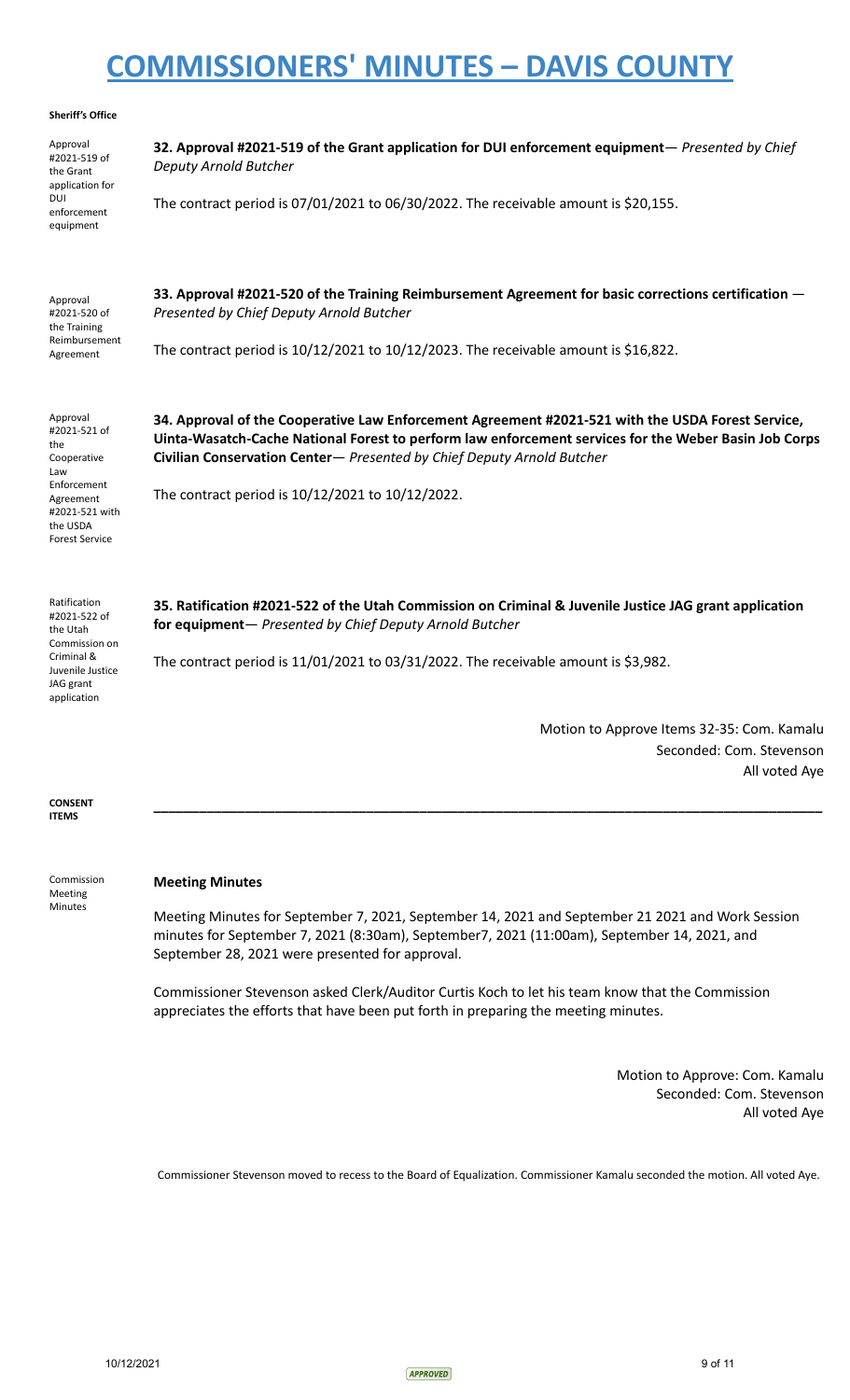#### **BOARD OF EQUALIZATION**

Property Tax Register

Property Tax Register matters were presented by Curtis Koch, Davis County Clerk/Auditor, as follows:

**\_\_\_\_\_\_\_\_\_\_\_\_\_\_\_\_\_\_\_\_\_\_\_\_\_\_\_\_\_\_\_\_\_\_\_\_\_\_\_\_\_\_\_\_\_\_\_\_\_\_\_\_\_\_\_\_\_\_\_\_\_\_\_\_\_\_\_\_\_\_\_\_\_\_\_\_\_\_\_\_\_\_\_\_\_\_\_\_**

### **Auditor's adjustments:**

### **Appeals:**

- · 19 various appeals recommended for approval, totaling \$2,105,276
- · 5 appeals recommended for dismissal
- 21 various appeals with hearing findings

#### **Abatements:**

- · 20 abatements with late application reports
- $\cdot$  11 abatements on the corrected report for September 9<sup>th</sup> through September 15<sup>th</sup>, 2021.
- 3 abatements recommended for denial

#### **Corrections:**

· 65 corrections. Those corrections range from 2020 Veteran Tax Exempt abatements to exempt properties being sold to private individuals and private individuals selling to exempt entities.

### **Assessor Adjustments:**

### **Assessor Initiated Corrections:**

16 items recommended for approval

Commissioner Kamalu recommended holding a hearing for those recommended for denial. Curtis Koch clarified by stating that there are three recommended for denial and stated that two of those are over the income limit. Curtis Koch went on to explain that the other does not meet the qualifications due to the property being in an L.L.C. He stated a hearing could be held but as the facts stand, he does not believe it would be worth the taxpayer's time.

> Motion to Approve: Com. Kamalu Seconded: Com. Stevenson All voted Aye

Commissioner Stevenson moved to reconvene the Commission Meeting. Commissioner Kamalu seconded the motion. All voted Aye.

**\_\_\_\_\_\_\_\_\_\_\_\_\_\_\_\_\_\_\_\_\_\_\_\_\_\_\_\_\_\_\_\_\_\_\_\_\_\_\_\_\_\_\_\_\_\_\_\_\_\_\_\_\_\_\_\_\_\_\_\_\_\_\_\_\_\_\_\_\_\_\_\_\_\_\_\_\_\_\_\_\_\_\_\_\_\_\_\_**

**COMMISSION COMMENTS**

Commissioner Stevenson invited other comments from the dais.

Commissioner Kamalu commented stating that Davis County is in the middle of budget session season. She stated this takes a long time and a lot of great work from every single department head. She expressed her appreciation to those who have brought things forward and for the hard work in their departments in order to assess for next year. She thanked the Clerk/Auditor Curtis Koch and his finance team. Commissioner Kamalu advised that every year millions of dollars is requested which is over and above the projected revenue, which is normal. Commissioner Kamalu went on to state that we are in extraordinary times right now in our nation, our state and in Davis County. There have been updates on economics and the County is taking those very seriously. Commissioner Kamalu stated that these budget meetings will continue and by the end of the year, there will be an approved and balanced budget.